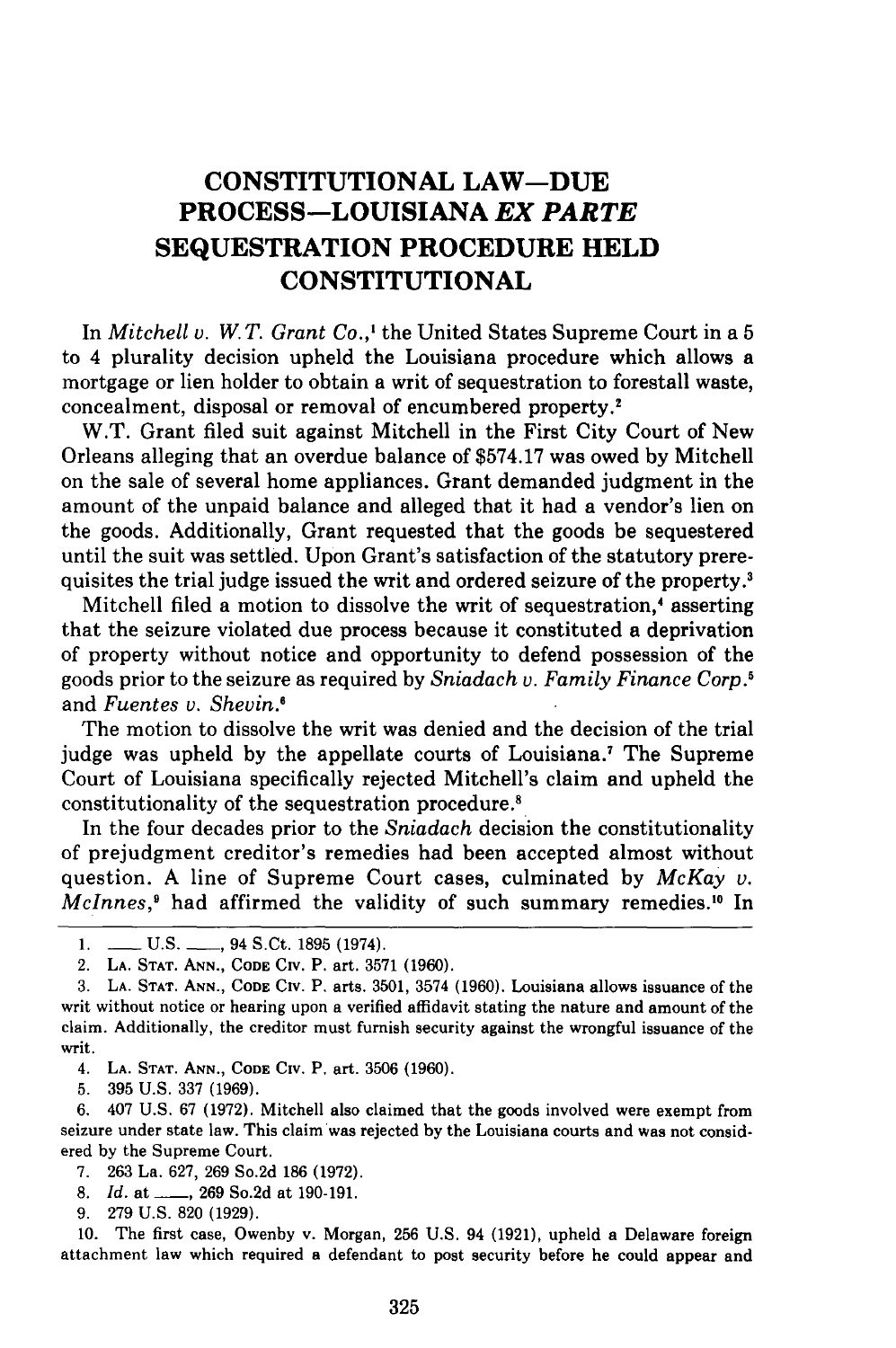*McKay* the Supreme Court in a *per curiam* decision affirmed without opinion the Supreme Court of Maine which had held that the attachment of goods pending final judgment was not violative of due process." The Maine court reasoned that since the taking was conditional, temporary, and part of a legal remedy, it was not a "deprivation of property contemplated by the Constitution."<sup>12</sup>

These settled views on prejudgment remedies were shaken by *Sniadach* which struck down Wisconsin's wage garnishment procedure because it made no allowance for notice or a hearing before the garnishment order was executed. Such a procedure, it was held, "violates the fundamental principles of due process."'" The opinion, however, discussed wages as "a specialized type of property presenting distinct problems," and this phrase left lower courts uncertain as to the breadth of the decision.<sup>14</sup> As a result, two lines of cases developed. Some courts interpreted *Sniadach* as being a broad application of the due process clause to all summary takings of property. 5 Other courts interpreted its application more narrowly." This confusion was eliminated by *Fuentes.*

In declaring Florida and PennsylVania replevin statutes unconstitutional, the Court in *Fuentes* definitively removed any doubts that due process considerations were to be applied only to "necessities" or "essential" property interests.<sup>17</sup> The taking by the state of any "significant property interest," even if the interest was less than full ownership, for the benefit of a private person was held to require notice and an opportunity to be heard at a "meaningful time," *i.e.,* before the taking occurs. 8 Further, the Court stated, even a "temporary, nonfinal deprivation of property

defend. In the second case, Coffin Bros. & Co. v. Bennett, 277 **U.S. 29 (1928),** the Court upheld a Georgia statute which authorized the Superintendent of Banks to issue an execution against the property of stockholders of a defunct bank who failed to pay a stock assessment. Both cases were cited as authority in *McKay.*

12. *Id.* at **- ,** 141 **A.** at **702.**

**15.** *See* Klim v. Jones, **315** F. Supp. **109 (N.D.** Cal. **1970);** Randone v. Appellate Dept. of Superior Ct., **5** Cal.3d **536, 96** Cal. Rptr. **709, 488 P.2d 13 (1971);** Larson v. Fetherston, 44 Wis.2d **712, 172 N.W.2d** 20 **(1969).**

**16.** *See* Reeves v. Motor Contract Co., 324 F. Supp. **1011 (N.D.** Ga. **1971);** American Olean Tile Co. v. Zimmerman, **317** F. Supp. **150 (D.** Hawaii **1970); 300** W.154th St. Realty Co. v. Department of Bldgs., **26 N.Y.2d 538, 311 N.Y.S.2d 899, 260 N.E.2d** 534 **(1970).**

**17.** 407 **U.S.** at **88-90.**

**18.** *Id.* at **81-86.** The purpose of a preseizure hearing is to prevent unfair and mistaken deprivations of property **by** the state. The theory of the Court was that no subsequent action, even the awarding of damages, can undo a violation of due process. *Id.* at **82.** *See* Stanley v. Illinois, 405 **U.S.** 645 **(1972).**

**<sup>11. 127</sup>** Me. **110,** 141 **A. 699 (1928).**

**<sup>13. 395</sup> U.S.** at 342.

<sup>14.</sup> *Id.* at 340. This uncertainty was amplified **by** Goldberg v. Kelly, **397 U.S.** 254 **(1970),** which held that due process requires notice and a hearing before the termination of welfare payments. Here again the implication was that welfare payments are a specialized type of property.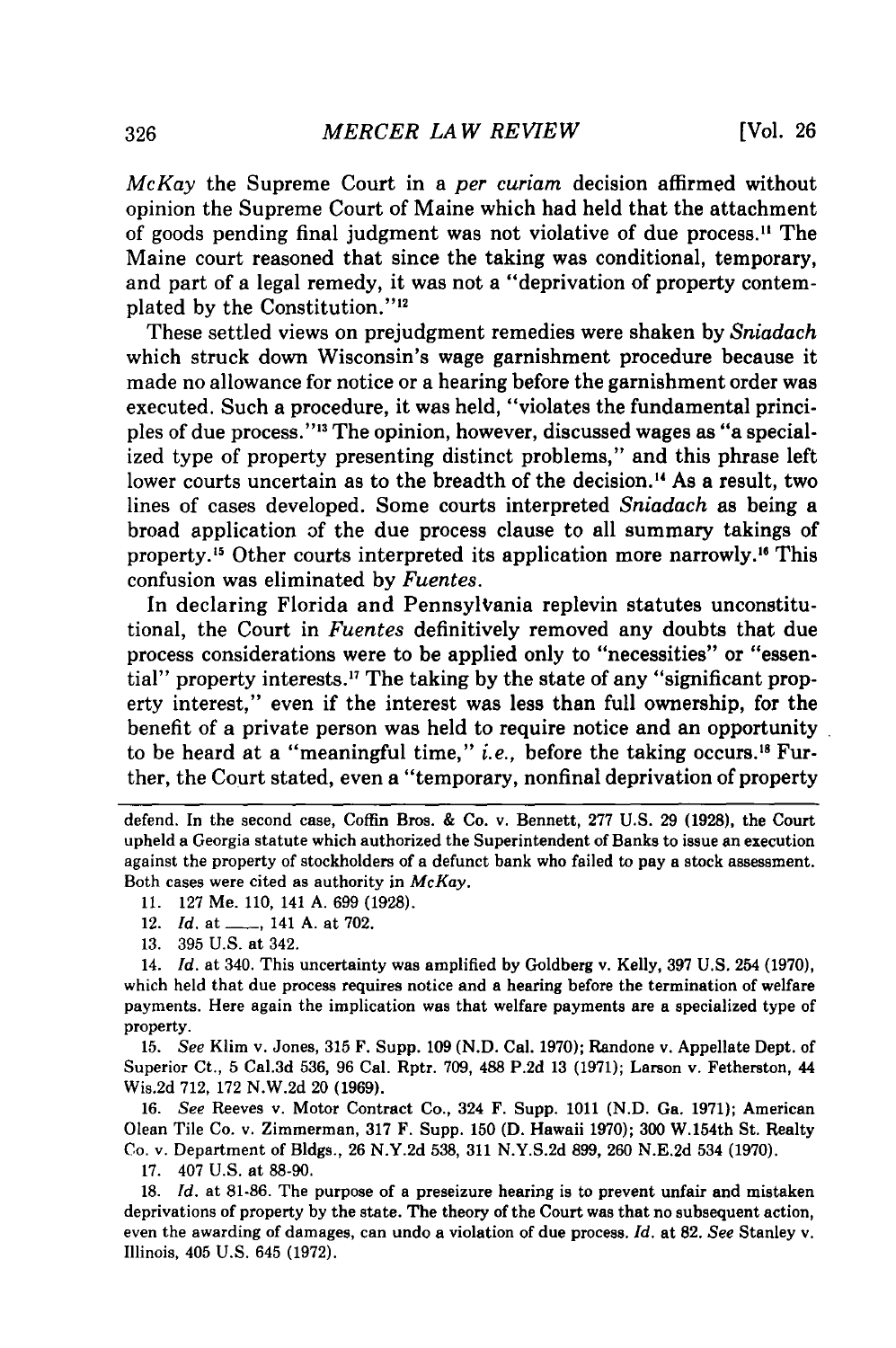is nonetheless a 'deprivation' in the terms of the Fourteenth Amendment," the posting of bond and provisions for recovery of the goods notwithstanding.<sup>19</sup>

In considering the *Mitchell* case, the Court conceded that Mitchell did in fact have title to the sequestered property. The title, however, was heavily encumbered and Grant had a corresponding interest in the amount of the unpaid purchase price. In recognizing the duality of property interests, the Court opined that Louisiana was entitled to provide protection for the creditor as well as the debtor, and that the sequestration procedure was constitutional on its face and as applied.<sup>20</sup>

In reaching this conclusion, the Court reviewed the Louisiana procedure and observed that although the writ is obtainable on an *ex parte* application, the specific grounds for the claim must be sworn to before a judge and is thus subject to court supervision.<sup>21</sup> Additionally, it was noted that the debtor's interest is protected by the creditor's bond as well as by provisions allowing for immediate recovery of the property or dissolution of the writ if it is shown to have been improvidently issued." The Court emphasized that the creditor has a security interest in the property and is entitled to have this interest protected against the depreciation which would occur if the debtor continued possession and use during the pendency of the suit.

The Court also recognized the risk that the buyer could conceal, destroy, or resell the goods while they are in his possession. Prevention of the resultant damage to the seller cannot be guarded against if a debtor, acting in bad faith, is forewarned by preseizure notice and hearing.<sup>23</sup> In this context the Court was not convinced that the cost to Mitchell of deprivation of his property outweighed the possible cost to Grant if the goods were wrongfully possessed, destroyed, or alienated.

The Court rejected Mitchell's contention that Grant's entitlement to the goods should have been judicially determined before the goods were seized. Citing *Bell v. Burson'* and *Ewing v. Mytinger and Casselberry, Inc., <sup>25</sup>*the

20. **\_\_\_ U.S. at \_\_\_, 94 S.Ct. at 1899.** 

21. The validity of procedures outside of Orleans Parish where this function is performed by a court clerk was not in issue. *Id.* at **-** n.5, 94 S.Ct. at 1899 n.5. *See* **LA. STAT. ANN., CODE** CiV. P. arts. 281-83 (1960).

22. **LA. STAT. ANN., CODE CIv.** P. arts. **9506-08 (1960).**

23. In this regard the Court noted that in Louisiana a vendor's lien is destroyed if the vendee transfers possession of the goods. This was a major consideration in the Louisiana Supreme Court decision. For discussion of this point see Comment, *Fuentes v. Shevin: Its Treatment by Louisiana Courts and Effect Upon Louisiana Law,* 47 **TUL.** L. REv. 806 (1973).

24. 402 U.S. 535 (1971).

25. 339 U.S. 594 (1950).

<sup>19. 407</sup> U.S. at 85. The holding in *Fuentes* was a narrow one, however, in that it only required notice and a preseizure hearing. It did not question the power of a state to seize goods prior to a final adjudication to protect the security interests of the creditor as long as the creditor's claim was tested by a prior hearing. *Id.* at 96. Moreover, the form of the hearing was left to the discretion of the state. *Id.* at 97.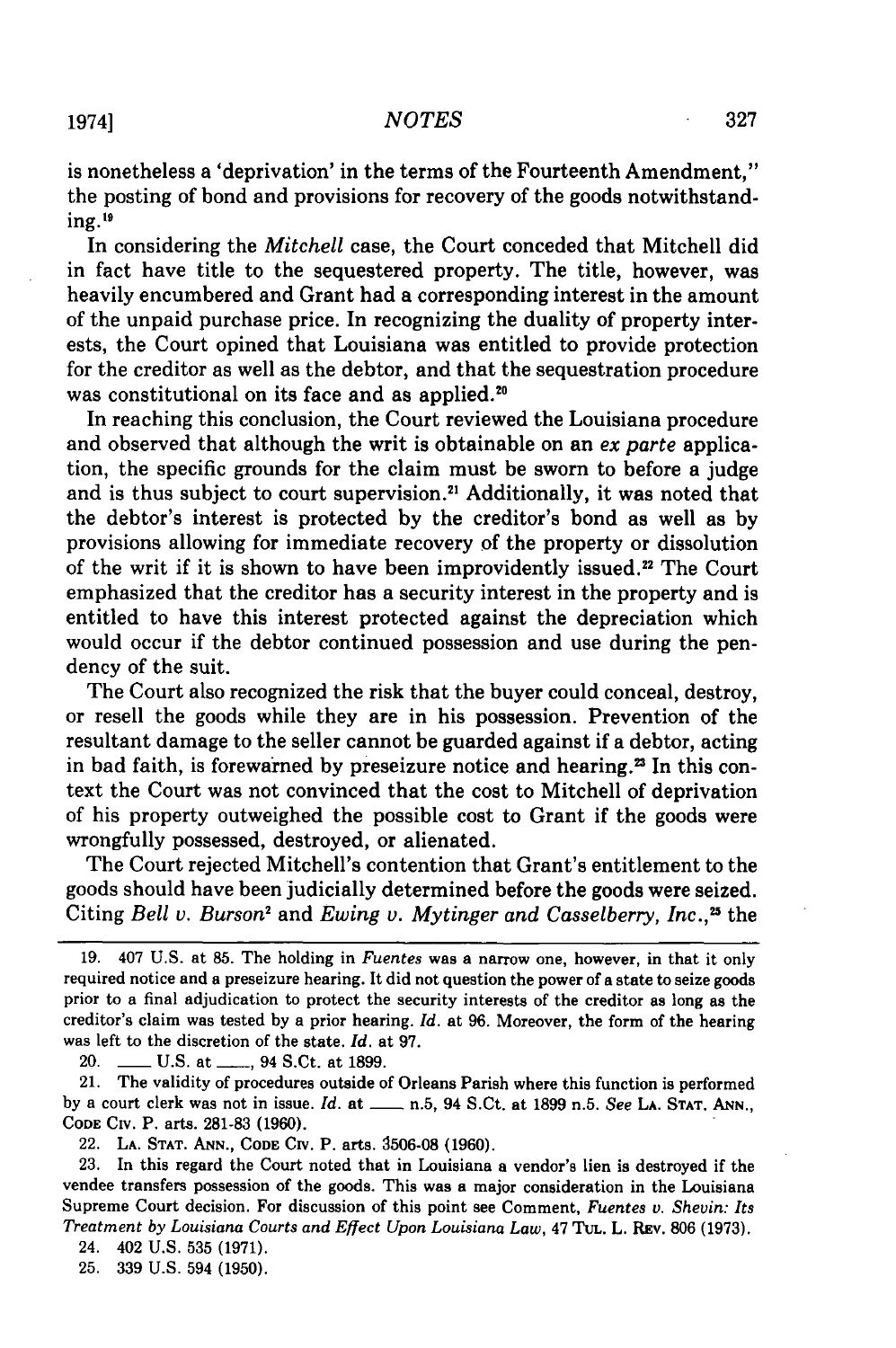Court stated that the only requirement necessary to justify seizure of the goods is that the seller establish a probability of success in the suit. Because the sole issue at this point in the dispute is possession of the property pending trial, only the existence of the debt, the lien, and the delinquency need be considered.<sup>26</sup> As viewed by the Court,

[t]hese are ordinarily uncomplicated matters that lend themselves to documentary proof; and. **. .** it comports with due process to permit the initial seizure on sworn *ex parte* documents, followed by the early opportunity to put the creditor to his proof.<sup>27</sup>

The Court further supported its conclusion by distinguishing *Sniadach* and *Fuentes.* Mitchell had claimed that these decisions were in a line of cases which mandated an opportunity to be heard before any deprivation of property.2s As interpreted by the Court, however, the cases merely stood for the proposition that a hearing is required only prior to final deprivation of property. This position was supported by reference to *Phillips v. Commissioner29* and the *Ewing* case where *ex parte* seizure was sustained based on the adequacy of final judicial determination. (The Court further cited *Coffin Brothers & Co. v. Bennett*,<sup>30</sup> Owenby v. Morgan,<sup>31</sup> and *McKay*<sup>32</sup> as instances of Court approval of traditional procedures.)

Because the sequestered property was not exclusively that of the debtor, *Sniadach* was distinguished. The Court took a narrow view of this decision as being one where the creditor

had no prior interest in the property attached, and the opinion did not purport to govern the typical case of the installment seller who brings a suit to collect an unpaid balance. . **..**

The *Fuentes* case, which involved an installment seller, was distinguished because the replevin laws there allowed a court clerk to issue the writ of replevin on the naked assertion of the seller. Additionally, under the Florida and Pennsylvania laws there was doubt as to when, if ever, the buyer would have an opportunity to be heard. The Louisiana law, as perceived by the Court, did not have these shortcomings. Here the requirement of a verified affidavit, provisions for post-seizure hearings, and judicial control of the process would act to minimize the risk of a wrongful taking. Moreover, the replevin laws struck down in *Fuentes* allowed seizure if the property was "wrongfully detained," a "fault standard" which the

- 30. 277 U.S. 29 (1928).
- 31. 256 U.S. 94 (1921).
- 32. 279 U.S. 820 **(1929).**
- 33. **\_\_\_ U.S. at \_\_\_, 94 S.Ct. at 1904.**

<sup>26.</sup> **- U.S. at - 94 S.Ct. at 1901.** 

<sup>27.</sup> *Id.* at \_\_\_, 94 S.Ct. at 1901.

<sup>28.</sup> *Id.* at \_\_\_\_\_ n.10, 94 S.Ct. at 1902 n.10.

<sup>29. 283</sup> U.S. 589 (1931).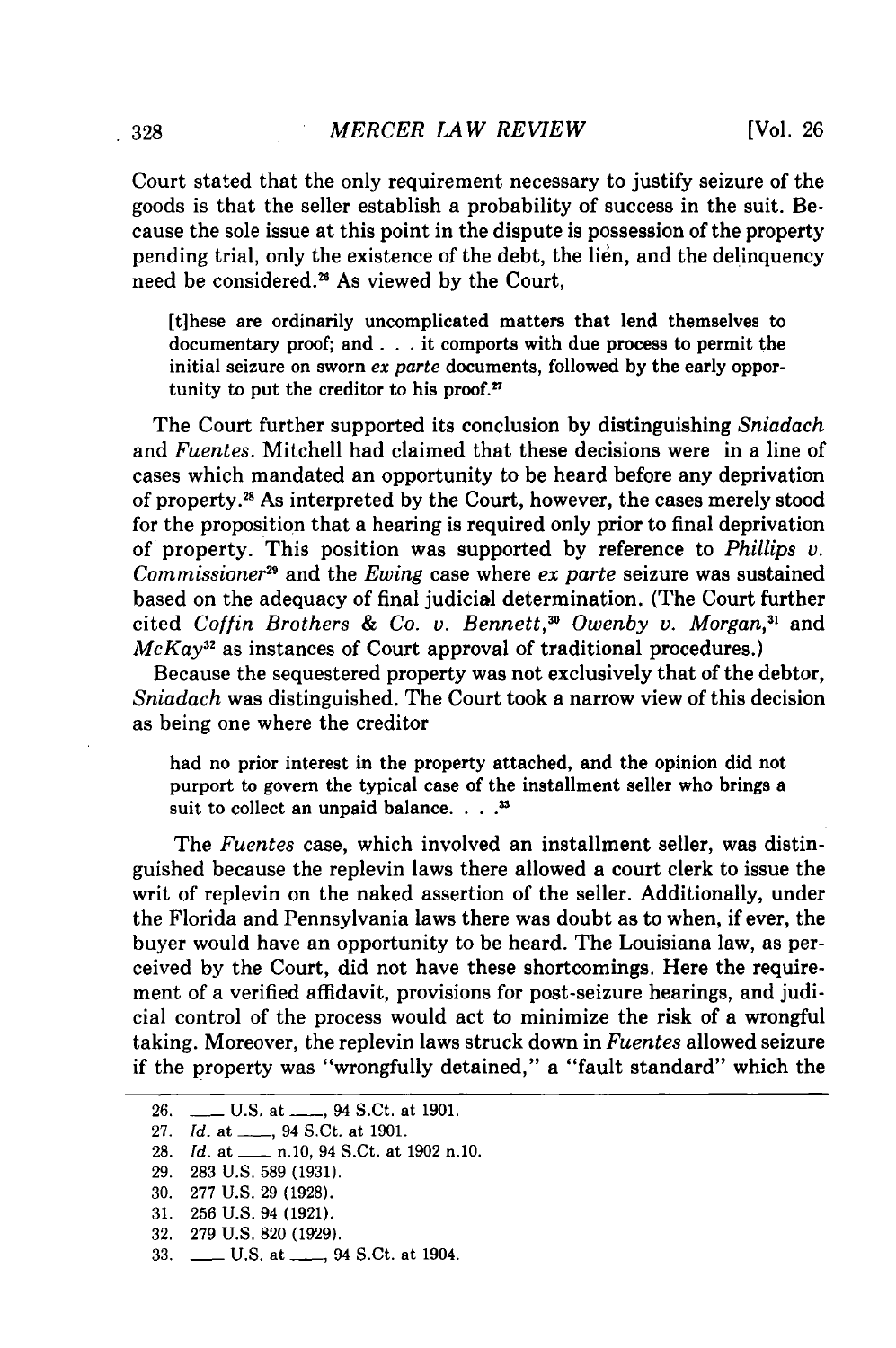Court considered to be suited to adversary proceedings. Conversely, the narrow issues relevant to sequestration in Louisiana were found to be amenable to *ex parte* documentary verification.

**<sup>A</sup>**strong dissenting opinion argued that the Louisiana procedure is "remarkably similar" to those invalidated in *Fuentes* and should not have been distinguished. The distinctions upon which the Court based its opinion, said the dissent, are spurious and hence have no constitutional significance. 4 The dissent further asserted that the Court had merely rejected the reasoning of the *Fuentes* decision and applied the reasoning of the *Fuentes* dissent.<sup>35</sup>

Although *Fuentes* was not overruled in specific language, *Mitchell* is a significant reaffirmation of traditional prejudgment remedies as evidenced **by** the favorable citation of *Coffin Brothers, Owenby,* and *McKay.* Additionally, it is a decided change from *post-Sniadach* cases which recognized that any taking resulted in a deprivation and emphasized the substance of the seizure and not its form.36 The implication is that a preseizure hearing is required only in situations involving the taking of "special" or "necessary" property interests.37 According to *Mitchell,* all that a state must do to legitimize the *ex parte* seizure of "ordinary" property is to ensure that the taking is nonfinal **by** providing for the posting of bond and judicial control of the process, a no-fault standard to justify the seizure, and an allowance for early post-judgment hearing.

In supporting this conclusion the Court contends that the requirement for a preseizure hearing is outside the mainstream of past decisions and that "postponement of the judicial enquiry is not a denial of due process, if the opportunity given for ultimate judicial determination of liability is adequate. '38 This point is arguable, 39 and it is not strengthened **by** citation

As a third distinction the Court had claimed that the issues in *Mitchell* were more suited to *ex parte* determination than those in *Fuentes.* The dissent observed, however, that the issues were the same, the existence of the creditor's security interest and the debtor's default. *Fuentes* held that the complexity of the issues is pertinent only to the form of the hearing and is not determinative of whether or not a hearing is required. *Id.* at \_\_\_, 94 S.Ct. at 1913.

**35.** *Id.* at **\_\_,** 94 S.Ct. at **1913.** Mr. Justice White wrote both the *Fuentes* dissent and the *Mitchell* decision.

**36.** *See* 407 **U.S. 67 (1972);** 402 **U.S. 535 (1971); 397 U.S.** 254 **(1970).**

**37.** Bell v. Burson, 402 **U.S. 535 (1971)** (driver's license); Goldberg v. Kelly, **397 U.S.** 254 **(1970)** (welfare payments); Sniadach v. Family Fin. Corp., **395 U.S. 337 (1969)** (wages).

**38. \_\_ U.S.** at **\_\_,** 94 S.Ct. at **1902,** citing **283 U.S.** at **596-97.**

**39.** *See, e.g.,* Bell v. Burson, 402 **U.S. 535 (1971);** Goldberg v. Kelly, **397 U.S.** 254 **(1970);**

<sup>34.</sup> *Id.* at **\_\_,** 94 S.Ct. at **1912-13.** The first, that the creditor must file an affidavit citing specific facts, is of no consequence because even if it is more detailed than that required **by** the Florida and Pennsylvania replevin statutes, it is still no more than a *pro forina* allegation. In both cases the issuing official could do no more than determine the formal sufficiency of the charges without a probable cause hearing.

The fact that the authorizing official is a judge rather than a court clerk was also dismissed as inconsequential. After ascertaining that the allegations are in the proper format "the issuance of the summary writ becomes a simple ministerial act." *Id.* at \_\_, 94 S.Ct. at 1912.